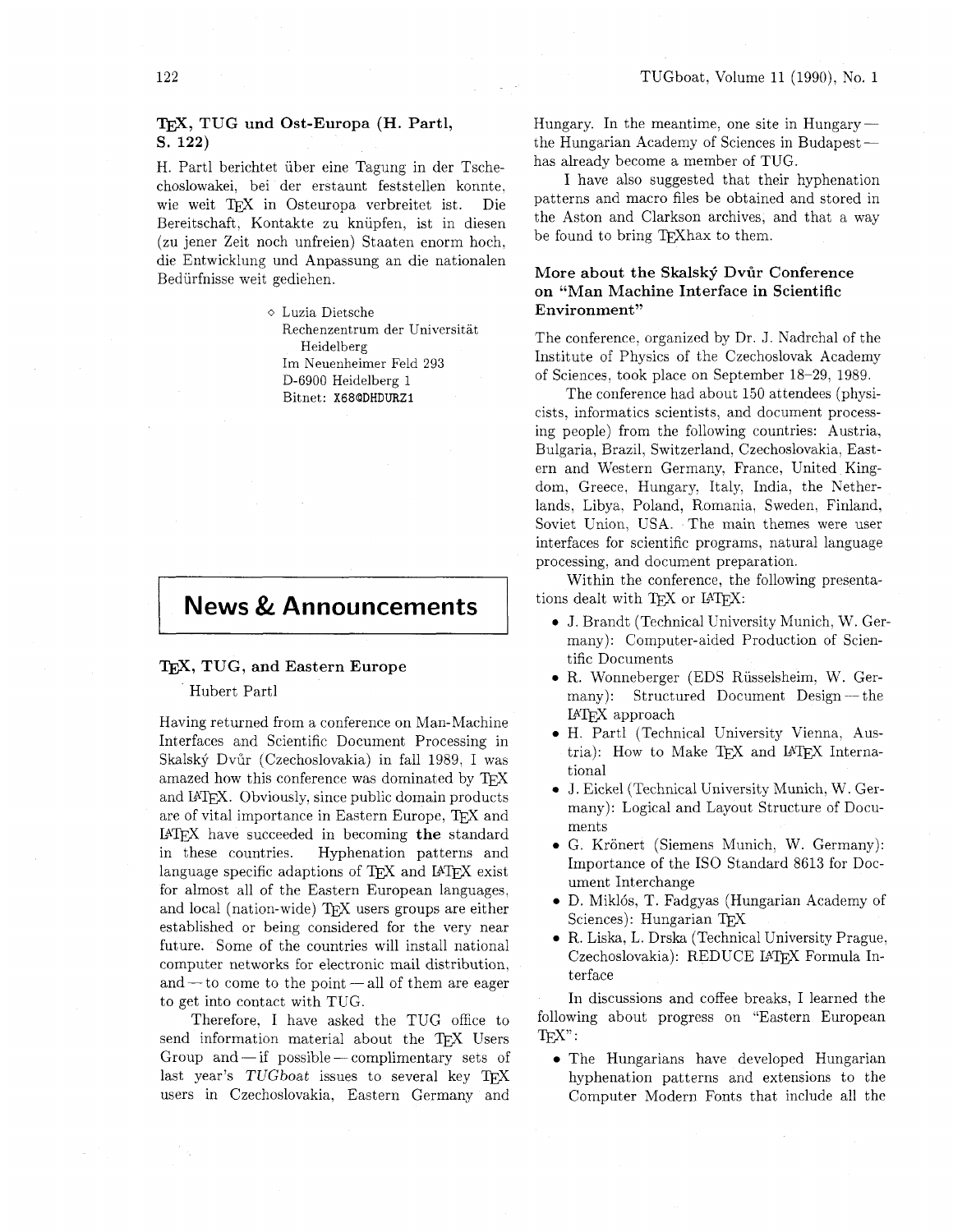Hungarian accented characters. Recently, they have also started a national e-mail system and are about to connect it with the international UUCP network.

• The Czechoslovaks have developed hyphenation patterns and font extensions too. and are just establishing a national TEX users group. They plan to develop a macro file $-\sin$ ilar just establishing a national I<sub>E</sub>X users group.<br>They plan to develop a macro file—similar<br>to german.sty—for support of Czechoslovak TEX. and a computer network connection of the universities and the Academy of Sciences.

In Eastern Germany, there is a volunteer to act as contact person for an Eastern German TFX Users Group and to build up an electronic mail distribution service within that country. However, with the recent political changes. this idea may become obsolete, and the East German will perhaps just be a part of the already existing DANTE association that serves the T<sub>E</sub>X users of all german speaking countries. [Editor's note: See the articles by Joachim Lammarsch on page 287 of TUGboat 10, no. **3** and by Malcom Clark on page 667 of TUGboat 10, no. 4 for more information on DANTE.]

I also heard about busy TFX activities in Poland, and a joint effort on Russian TFX between the Soviet Union and the USA which uses the Bitnet distribution list RUSTEX-L. [Editor's note: See the article by Dimitri Vulis on page 332 of TUGboat 10, no. 3 for information on RUSTEX-L.]

Now. after the fall of the previous political barriers. these activities are likely to increase even more. and I hope that TUG membership will soon cover both halves of Europe equally well.

> o Hubert Part1 EDP Center Technical University Vienna Wiedner HauptstraBe 8-10 A-1040 Wien, Austria Bitnet: **Z3000PAQAWITUW01**

| Calendar             |                                                                                                |                                                                                                                                                                                      |          |  |                                                                                                              |
|----------------------|------------------------------------------------------------------------------------------------|--------------------------------------------------------------------------------------------------------------------------------------------------------------------------------------|----------|--|--------------------------------------------------------------------------------------------------------------|
|                      |                                                                                                |                                                                                                                                                                                      |          |  |                                                                                                              |
| 1990<br>$_{\rm Mar}$ | $5 - 9$                                                                                        | Intensive Beginning/Intermed. TEX,                                                                                                                                                   |          |  | Mar 26-30 Intensive Introduction to<br>IATEX, Harvard University,<br>Cambridge, Massachusetts                |
|                      |                                                                                                | University of Michigan,<br>Ann Arbor, Michigan                                                                                                                                       |          |  | Mar 26-30 Intensive Beginning/Intermed. TEX,<br>Northeastern University,                                     |
| $\operatorname{Mar}$ | $5 - 9$                                                                                        | Advanced TEX/Macro Writing,<br>Vanderbilt University,<br>Nashville, Tennessee                                                                                                        | Apr $10$ |  | Boston, Massachusetts<br>TUGboat Volume<br>11, $2nd$ regular issue:                                          |
|                      |                                                                                                | Mar $12-16$ Intensive Beginning/Intermed. TEX,<br>Texas A & M University,<br>College Station, Texas                                                                                  |          |  | Deadline for receipt of manuscripts.<br>May 14-15 GUTenberg'90, Toulouse, France<br>For information, contact |
|                      | Mar $19-23$ Intensive Beginning/Intermed. TEX,<br>University of Illinois,<br>Chicago, Illinois | Pierre Legrand (Bitnet:<br>LEGRAND@FRCICT81) or<br>Bernard Gaulle (Bitnet:                                                                                                           |          |  |                                                                                                              |
|                      |                                                                                                | Mar $22-23$ DANTE e.V.: $2nd$ meeting,<br>University of Düsseldorf.<br>For information, contact<br>Friedhelm Sowa (Bitnet:<br>TEX@DDORUD81) or DANTE e.V.<br>(Bitnet: DANTE@DHDURZ1) |          |  | UCIRO01@FRORS31). (See also<br>page 125.)                                                                    |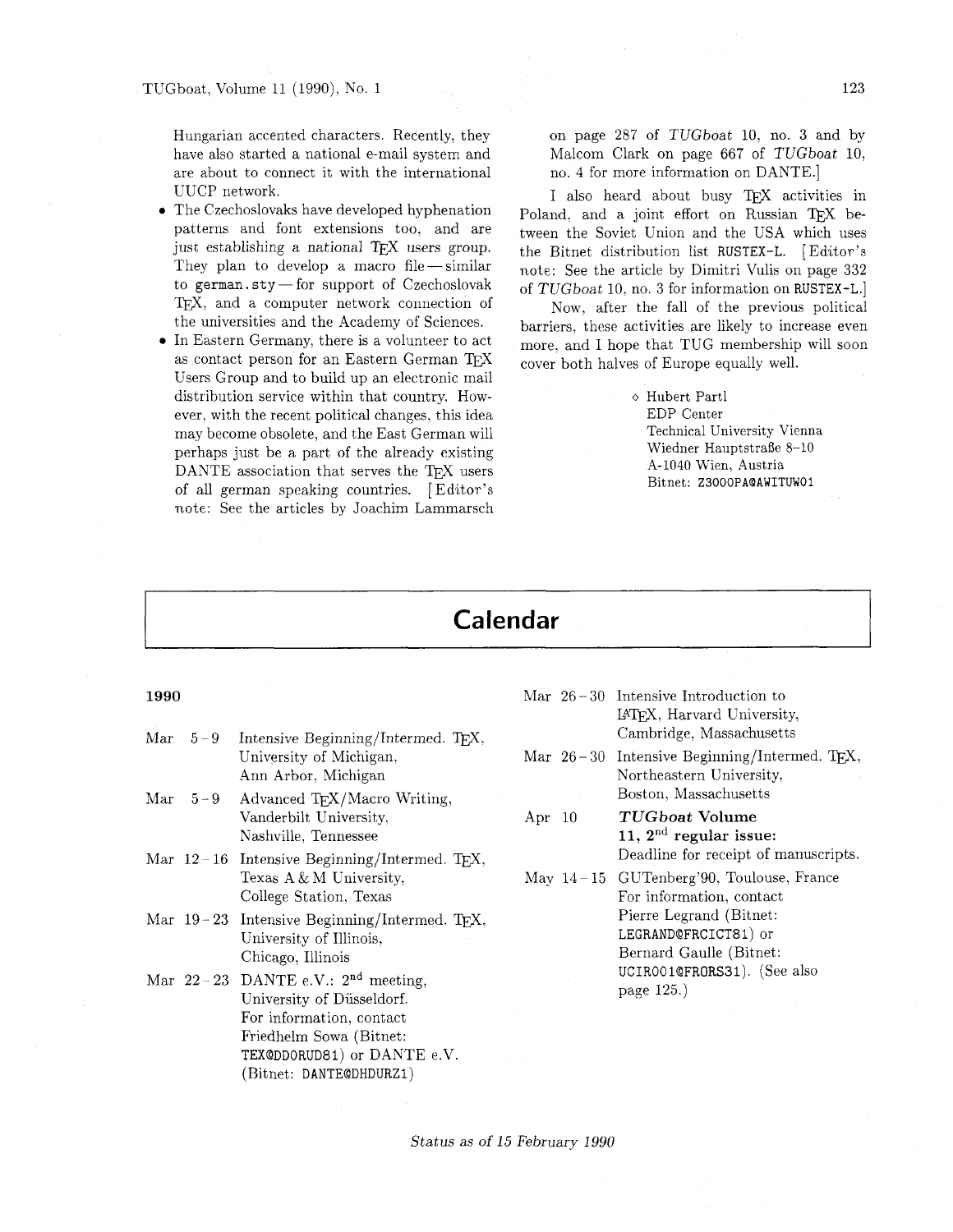| May 15                 |               | Papers for TUG Annual Meeting:<br>Deadline for preprint versions.                                                                   |
|------------------------|---------------|-------------------------------------------------------------------------------------------------------------------------------------|
|                        |               | TUG90 Conference<br>Texas A & M University<br>College Station, Texas                                                                |
| $_{\mathrm{Jun}}$      | $11 - 15$     | Intensive Beginning/Intermed. TEX                                                                                                   |
| $_{\mathrm{Jun}}$      | $11 - 15$     | Advanced TEX/Macro Writing                                                                                                          |
| Jun                    | $11 - 15$     | Intensive IAT <sub>F</sub> X                                                                                                        |
|                        | $Jun 11-15$   | IATEX Style Files                                                                                                                   |
| Jun                    | $11 - 13$     | PostScript                                                                                                                          |
| $_{\mathrm{Jun}}$      | $12 - 15$     | METAFONT                                                                                                                            |
| $_{\rm Jun}$           | $13 - 15$     | Output Routines                                                                                                                     |
| Jun                    |               | $14-16$ SGML                                                                                                                        |
| Jun                    | $18 - 20$     | TUG's 11 <sup>th</sup> Annual Meeting                                                                                               |
| $_{\text{Jun}}$        | $21 - 22$     | Macro Writing                                                                                                                       |
| $_{\mathrm{Jun}}$      | $21 - 22$     | Document Design                                                                                                                     |
| Jul                    | 15            | Papers from TUG Annual Meeting:<br>Deadline for receipt of camera copy<br>for TUGboat Proceedings issue.                            |
| Aug 31                 |               | NTG-SGML Holland meeting<br>Groningen, The Netherlands.<br>For information, contact<br>Kees van der Laan (Bitnet:<br>CGL@RC.RUG.NL) |
| $T_{\rm E} X90$<br>Sep | Cork, Ireland | <b>University College</b><br>10-12 TUG's 1 <sup>st</sup> Conference in Europe                                                       |
| Sep                    | 11            | TUGboat Volume                                                                                                                      |

Sep 18-20 EP'90 11, 3rd regular issue: Deadline for receipt of manuscripts (tentative). National Institute of Standards

and Technology. Gaithersburg. Maryland. For information. contact Richard Furuta

(furutaabrillig. umd. edu).

| $Oct \quad 3-5$ | Seybold Computer Publishing      |
|-----------------|----------------------------------|
|                 | Conference, San Jose Convention  |
|                 | Center, San Jose, California.    |
|                 | For information, contact Seybold |
|                 | Publications, West Coast Office  |
|                 | $(213-457-5850).$                |

- Oct  $10-12$  9<sup>th</sup> annual meeting, "Deutschsprachige TEX-Interessenten"; DANTE e.V.: 3<sup>rd</sup> meeting, GWD, Göttingen. For information, contact Dr. Peter Scherber (Bitnet: PSCHERB@DGOGWDG1) or DANTE e.V. (Bitnet: DANTEQDHDURZI)
- Dec 6-8 European Publishing Conference, Netherlands Congress Centre. The Hague, Holland. For information, contact Seybold Publications, U. K. Office  $({44}\,323\,410561).$
- 1991

| Jan | - 15 | TUGboat Volume 12,                                       |
|-----|------|----------------------------------------------------------|
|     |      | $1st$ regular issue:                                     |
|     |      | Deadline for receipt of manuscripts                      |
|     |      | (tentative).                                             |
|     |      | Feb $20-22$ $10$ <sup>th</sup> annual meeting, "Deutsch- |
|     |      | sprachige TFX-Interessenten";                            |
|     |      | DANTE e.V.: $4th$ meeting,                               |
|     |      | Technical University of Vienna.                          |
|     |      | For information, contact                                 |
|     |      | Dr. Hubert Partl (Bitnet:                                |
|     |      | Z3000PA@AWITUW01) or DANTE e.V.                          |
|     |      | (Bitnet: DANTE@DHDURZ1)                                  |
| Apr | 9    | TUGboat Volume 12,                                       |
|     |      | $2nd$ regular issue:                                     |
|     |      | Deadline for receipt of manuscripts                      |
|     |      | (tentative).                                             |

Sep 10 TUGboat Volume 12, 3rd regular issue: Deadline for receipt of manuscripts (tentative).

For additional information on the events listed above. contact the TUG office (401-751-7760) unless otherwise noted.

124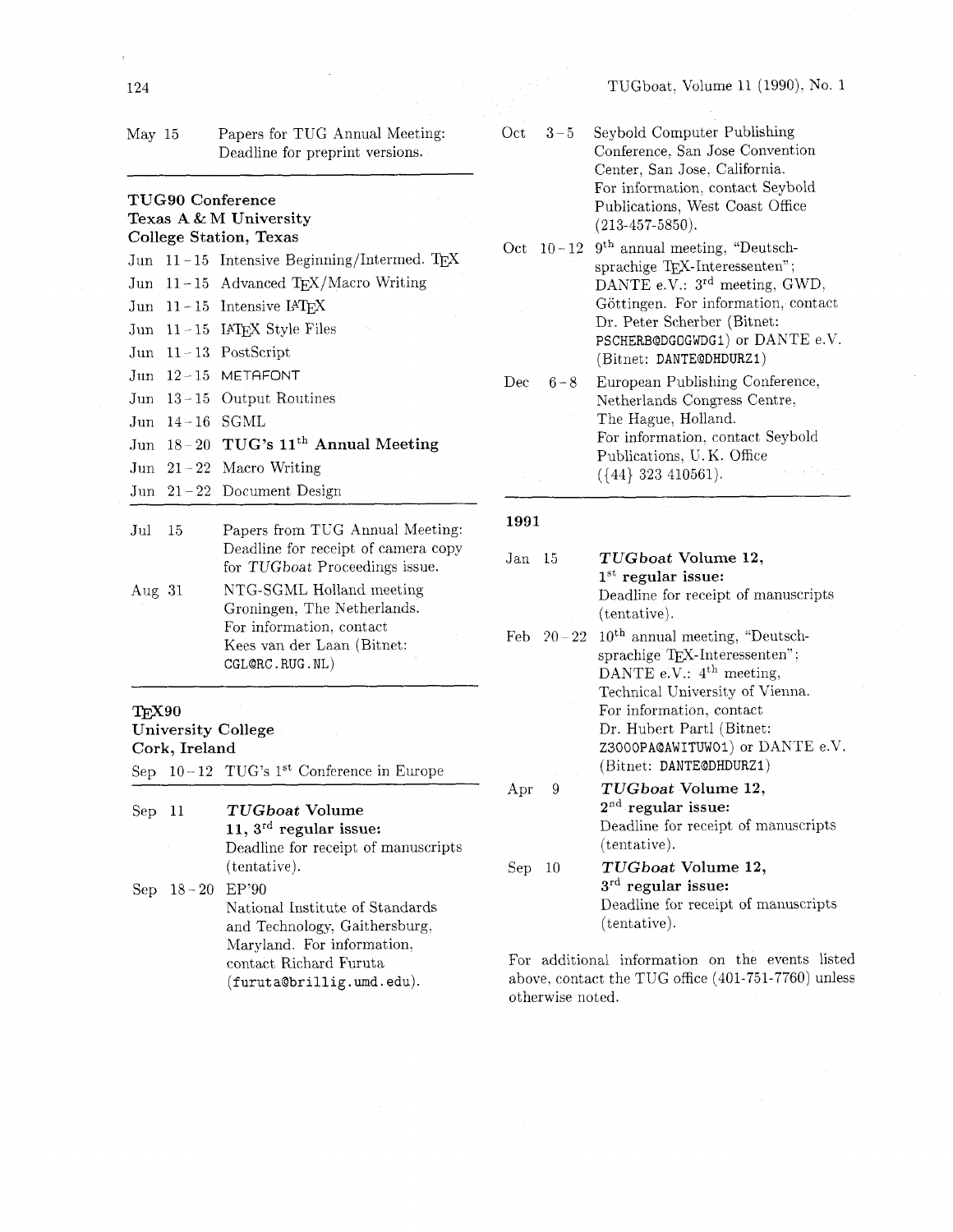## GUTenberg'90

15 au 17 mai 1990 Université Paul Sabatier

Le Groupe francophone des Utilisateurs de TFX organise, comme chaque année, son congrès GUTenberg, regroupant comme l'an passk. des sessions de formation, des conférences et une petite exposition.

Le congrès de cette année a été baptisé «  $T_F X$ et les Arts graphiques » car TFX est désormais un environnement logiciel complet et considéré comme indispensable par les professionels des Arts graphiques. GUTenberg'90 sera l'occasion unique de faire le point ou de s'informer sur le sujet.

Le comité de programme souhaite organiser des conférences techniques de haut niveau en faisant appel aux utilisateurs de TEX et aux professionnels des Arts graphiques.

## Sujets d'intérêt

Le comité de programme retiendra en premier les sujets traitant de TFX dans le domaine des Arts graphiques et s'intéressera ensuite aux sujets ne portant que sur l'un des deux aspects suivants :

#### Arts graphiques

- Techniques de maquettage
- Graphisme et effets spéciaux
- Utilisation de nouvelles polices
- $\bullet~$  Chaîne éditoriale informatisée
- Expériences d'utilisation de matériels
- Influences de la P.A.O.
- Normes de balisage.

#### Environnement TFX

- $\bullet$  Développements autour de TFX, IATFX, etc.
- Utilisation/cr6ation de polices METAFONT ou non METAFONT
- Pilotes et langages de description de page
- Aspects X-windows
- Digitalisation et restitution
- Éditeurs, correcteurs et pre/post processeurs interactifs
- Spécificités francophones et européennes
- $\bullet$  Utilisation des réseaux informatiques
- Accès aux logiciels du domaine public

## GUTenberg'90

The French-speaking TEX Users Group named GUTenberg, is organizing its yearly congress comprising, as last year, tutorials and conferences, as well as a small exhibition.

This year, the congress will be entitled "TFX" and professional publishing" because TFX has become a full set of software considered by printers. editors. composers ... as an indispensable production tool. GUTenberg'90 will provide a unique opportunity to familiarize yourself with the products and to collect information about the latest experiments and developments. The program committee will organize a series of high level presentations delivered by TFX users or professionals of publishing.

## Main topics

After giving priority to topics focused on TEX and the publishing field. the program committee will select papers in one or the other of the following two areas:

#### Professional publishing

- Page modeling techniques
- Graphism and special effects
- New fonts usage
- Automated production from editor to printer
- Hardware experiences
- EP/CAP effects
- Markup standards

#### TFX domain

- $\bullet$  Developments around T<sub>F</sub>X, L<sup>AT</sup>F<sub>X</sub>, ...
- Creation/usage of fonts designed with or without METAFONT
- Fonts and page description languages
- **0** X-windows aspects
- **0** Rasterization and output
- Screen editors, spellers and pre/post interactive processors
- **0** Aspects of French and European languages
- Network usage
- 0 Public domain software access

# Comit6 d'organisation / Organisation Committee

- P. LEGRAND (C.I.C.T), président
- Y. SOULET (U.P.S)
- J.C. JOLY (Cepadues éditions)
- H. LE TALLEC (Cepadues éditions)
- M et MME COLLIN (TREMA)

M.H. GELLIS

P. LESGOURGUES (Cepadues éditions)